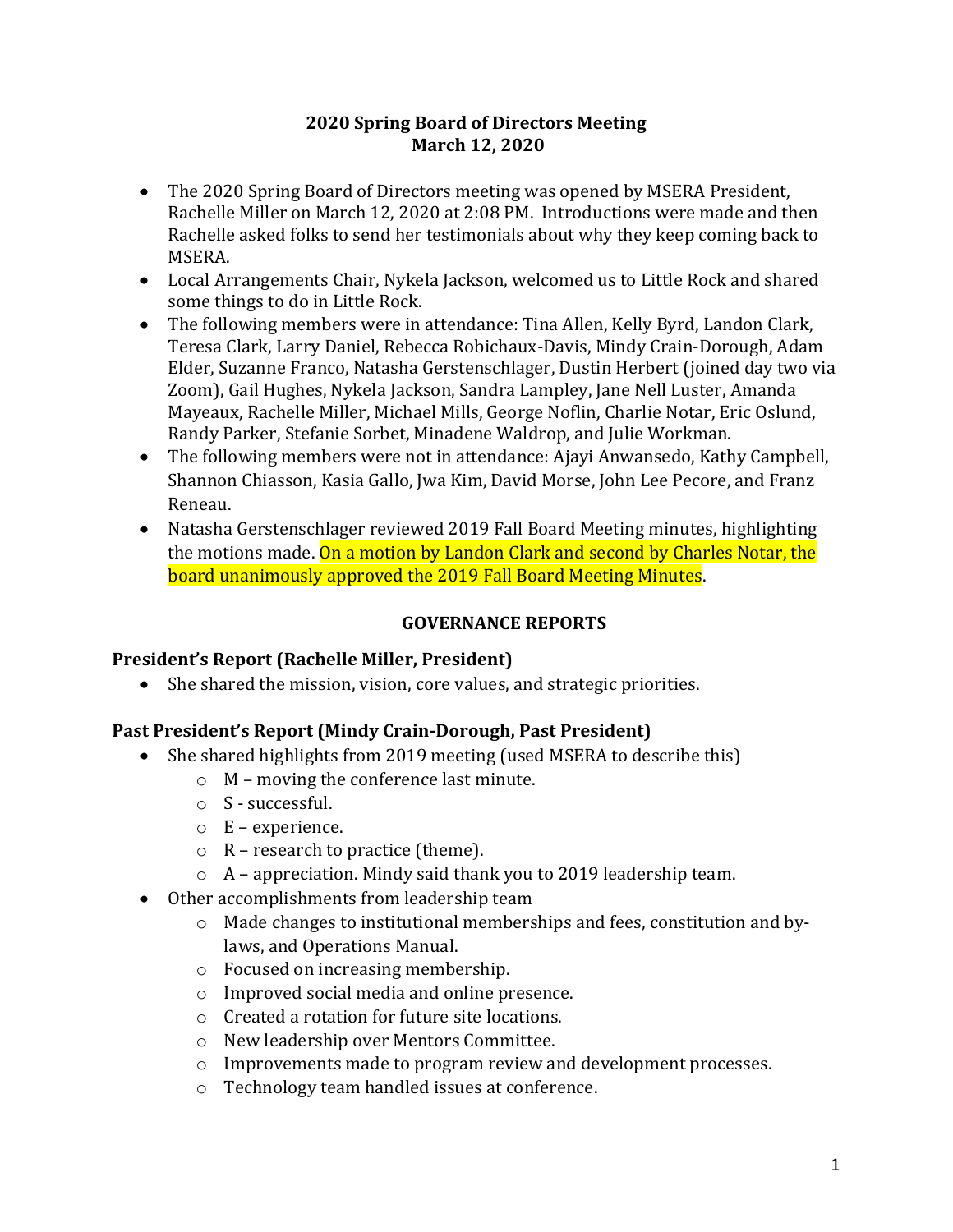- Future actions to consider:
	- $\circ$  Conference experience committee Local arrangements committee took this on last year. Making each conference a unique experience needs to be a focus every year.
	- o Have a special aspect of the president's reception to build anticipation.
	- o Forming PD opportunities for members as a source of revenue and to increase membership.
	- o Language in the Operations Manual needs to list exactly the title for who coordinates the evaluation of the executive director.

# **Continued President's Report (Rachelle Miller, President)**

- She shared information about the upcoming conference:
	- o Theme 20/20 vision for educational research.
	- o Guest speaker Dr. Amante-Jackson. She will also have a session.
	- o Focused on generating revenue including:
		- PD for teachers on the very last day from 9-1. Fee of \$50.
		- Exhibitor booths. Executive Committee will make decisions about what exhibitors get approved. After the fall, Development Committee will make decisions.
- She is creating testimonial videos (please send these to her) and president's video. This last video can be sent out for recruiting measures and to post on website.

## **Executive Director's Report (Randy Parker, Executive Director)**

- He shared that the former past president, William Spencer, passed away at the end of December. Randy attended services.
- 2019 books have been closed and being reviewed by Kurts Accounting of Bossier City.
- Started with 220 memberships for NOLA meeting (similar to Pensacola). We picked up 20 additional memberships since then.
- Jane Nell asked what record-keeping software Randy is using and asked if the board should consider whether it's worthwhile to have something like QuickBooks.

# **Budget Advisory Committee (Rebecca Robichaux-Davis, Chair)**

- She distributed and reviewed a copy of 2020 proposed annual operating budget.
- Need to push our institutional memberships and exhibit tables for graduate programs.
- Need to get 10 institutional memberships. Need to connect with those in our state who are not represented.
- Need 180 early bird professionals. Program committee needs to be aware of this number to determine number of presentations, slots, roundtables, etc. Load the program with as many unique presentations and people.
- Last year, had we not transferred \$4k from foundation, we wouldn't have made bills.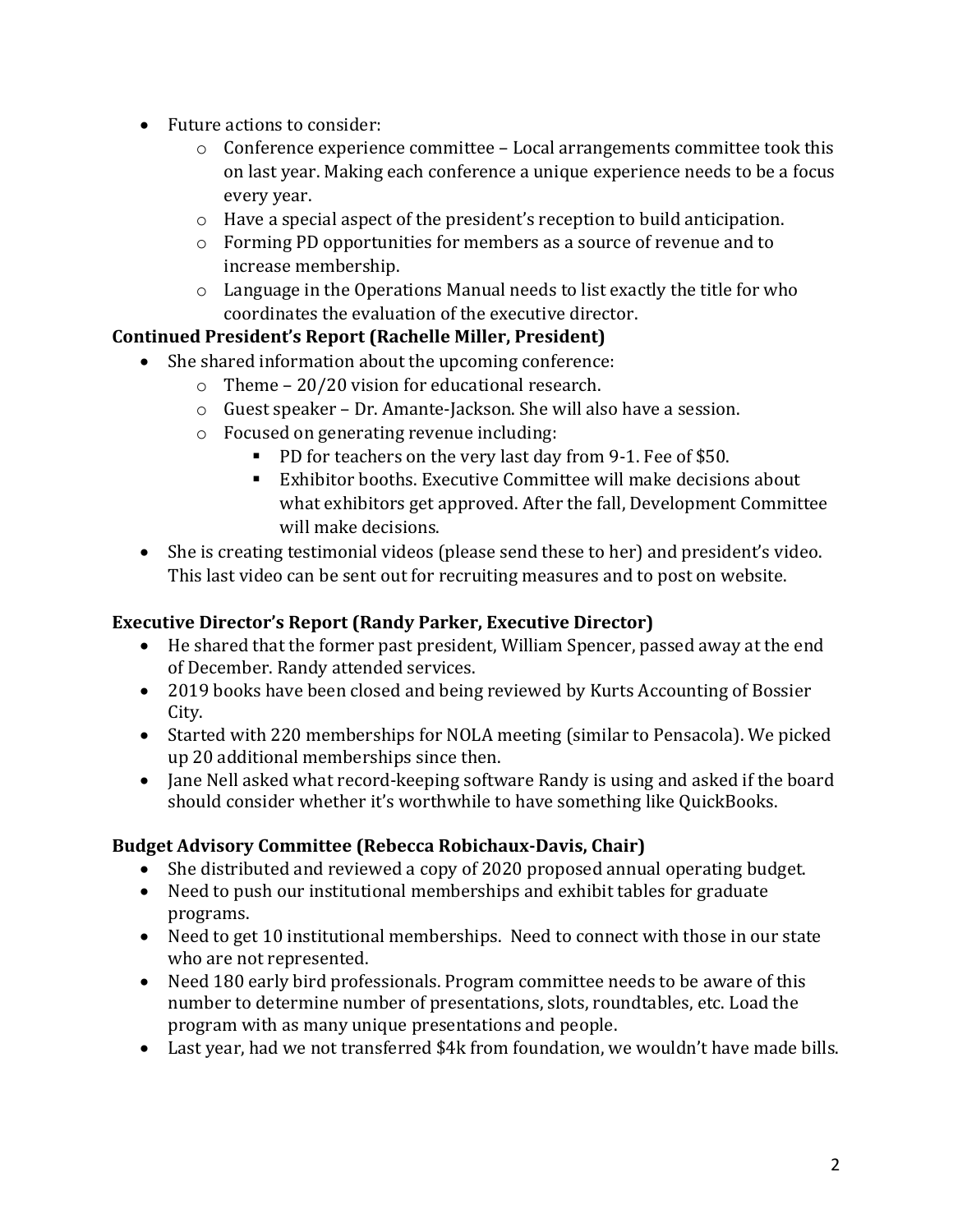- Randy share that projected cost for spring board meeting was higher than past meetings because we got charged for rooms even though many couldn't attend. Randy will try to negotiate this.
- We need to order more ribbons for newer members who wouldn't get ribbons otherwise (e.g., Coffee Club). Kelly shared an idea about blank write on ribbons where they could write their main research interest. Preferred pronoun ribbons was also suggested.
- Randy discussed that other expenses were bank fees. We have money for spring meeting, but there are several months where we don't have any money in the account so we get hit with bank fees. Need to bring in money over the next few months.
- Executive Director must be reimbursed for travel.
- On a motion by Eric Oslund and a second by Nykela Jackson, the budget was approved.

## **ANNUAL MEETING REPORTS**

### **2019 Program Chair (Adam Elder)**

- He shared that he will email Michael to discuss "steps for success" for his conference.
- Shared about the review process and how they handled if a person had one bad review.
- Adam has a list of no-shows that he can share with Michael.
- Rachelle asked if there is a way for reviewers to provide a comment on the paper. Adam said they can add language to make it sound that way and also needs to add in an example of what a good review would be.
- Michael wants to consider other options for handling submissions over the next two weeks. Michael wants to focus on improving the experience for submitters and reviewers.
- Jane Nell reminded us that the Operations Manual says the conference system should open in February.
- Rachelle reminded everyone that all board members will be signed up as reviewers.

### **2019 Local Arrangements Co-Chairs (Kathy Campbell – absent & Dana Perilloux absent)**

• Mindy said Kathy sent report. Kathy's report was that feedback was positive about conference. Actions to be considered  $-$  to consider negotiating with Jung for  $50<sup>th</sup>$ .

# **2019 Evaluation Committee Co-Chairs (Sandra Lampley & George Noflin)**

- Sandy sent an email with the evaluation committee report. Roundtable sessions were popular. Individual sessions that used QR codes to submit feedback were mostly filled out by graduate students.
- Sandy stated that based on feedback, communication between what technology was provided, what they needed, and technology matching projectors was not good.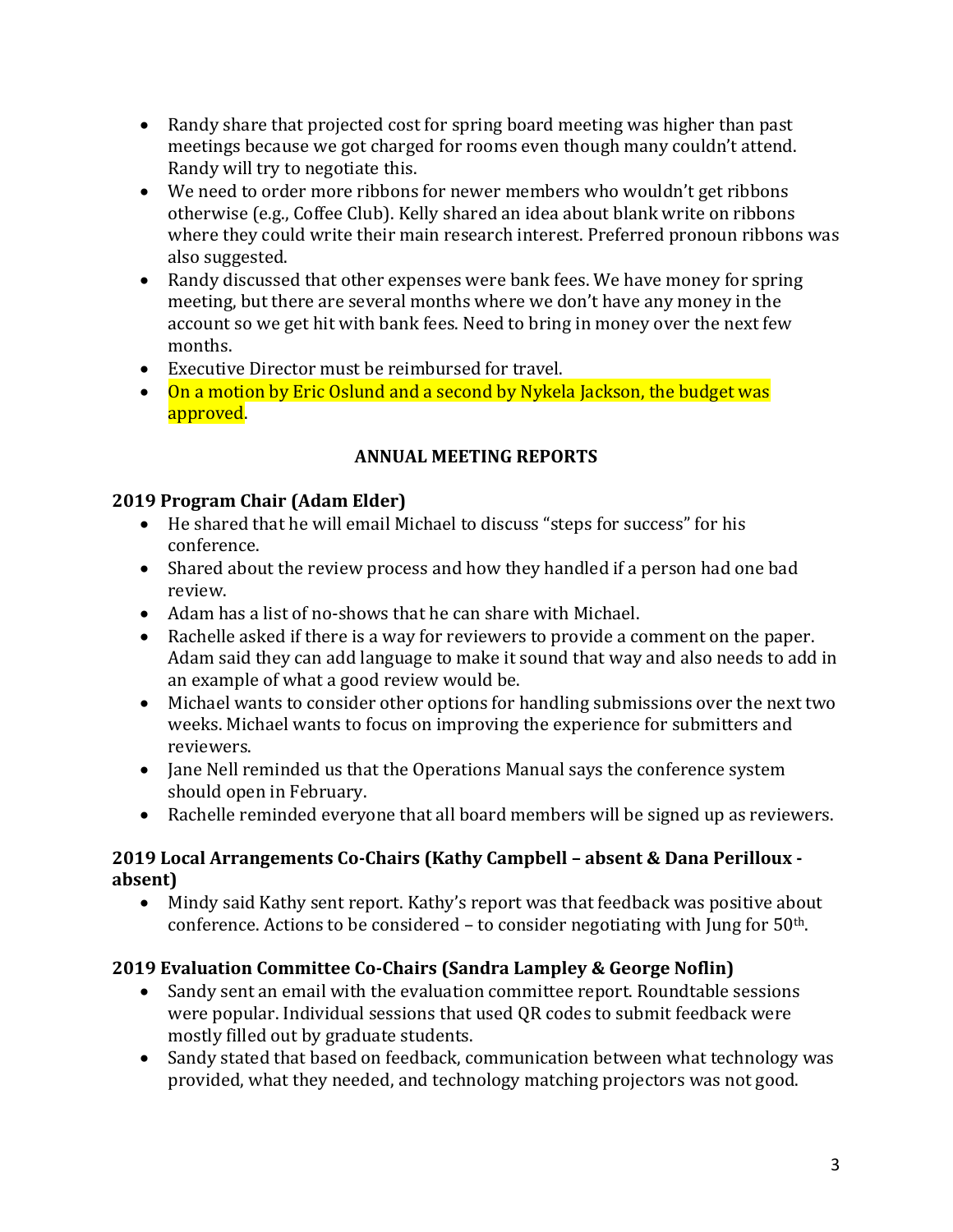### **2020 Program Chair (Michael Mills)**

- Michael shared that he will get conference site up and running as soon as possible. Goal is to have it up by April 1.
- Randy reminded the group that we all need to sign up as reviewers. Rachelle sent Michael a list of those who were interested in this from the fall board meeting. Adam reminded us that there are set dates in the operations manual for this. Randy reminded us that the conference is a week earlier so keep this in mind.

### **2020 Local Arrangements Co-Chairs - (Nykela Jackson & Stefanie Sorbet)**

- Stefanie, Gail and Nykela met to talk about theme: Camping/outdoor theme for decorations.
- President's reception They have secured a DJ. Send song requests to Nykela. DJ requires 25% deposit up front.
- Participant engagement will include independent STEAM challenges displayed at tables and throughout poster sessions related to Arkansas.
- Green screen background will be included.
- Will have Little Rock pins for all participants.
- Actions to be considered
	- o Can we sell MSERA T-shirts at registration online? Attendees would have shirts of a different color than the board. Arkansas school for blind and deaf screen print shirts so that could be who prints these.
	- o Afternoon chats/conversations in Florida were good, but if we do this, a board member needs to be there to facilitate that time.
	- o Kathy does Jazzercise in the past. If we do this, we need to make sure that this is mentioned in the last email to bring clothes for this.
	- o Do we want to have people dress up at the president's reception? Something to think about.
	- o Nykela is going to reach out to Ag Tourism to have them help with the STEAM activities.
- On a motion by Nykela Jackson and a second by Charles Notar, we approved allowing t-shirt orders to be added to online registration.

### **2020 Evaluation Co-Chairs (Sandra Lampley & George Noflin)**

- Decided to give one survey for the entire conference. Rachelle will remind folks at every get together.
- Are we asking the right questions? What does the board want to know? Jane Nell will look at previous surveys to see what was said. Eric asked to add "what's your favorite part? What's a memorable experience?" but make these in a checkoff form.
- Sandy will email the survey and ask for feedback on the questions.

# **2021 Annual Meeting & President-Elect's Report (Teresa Clark)**

- Teresa will be added to Rebecca's committee Ad Hoc Committee.
- Talked about commemorative keepsakes.
- Ribbon ideas decades in which you attended and number of conferences you attended.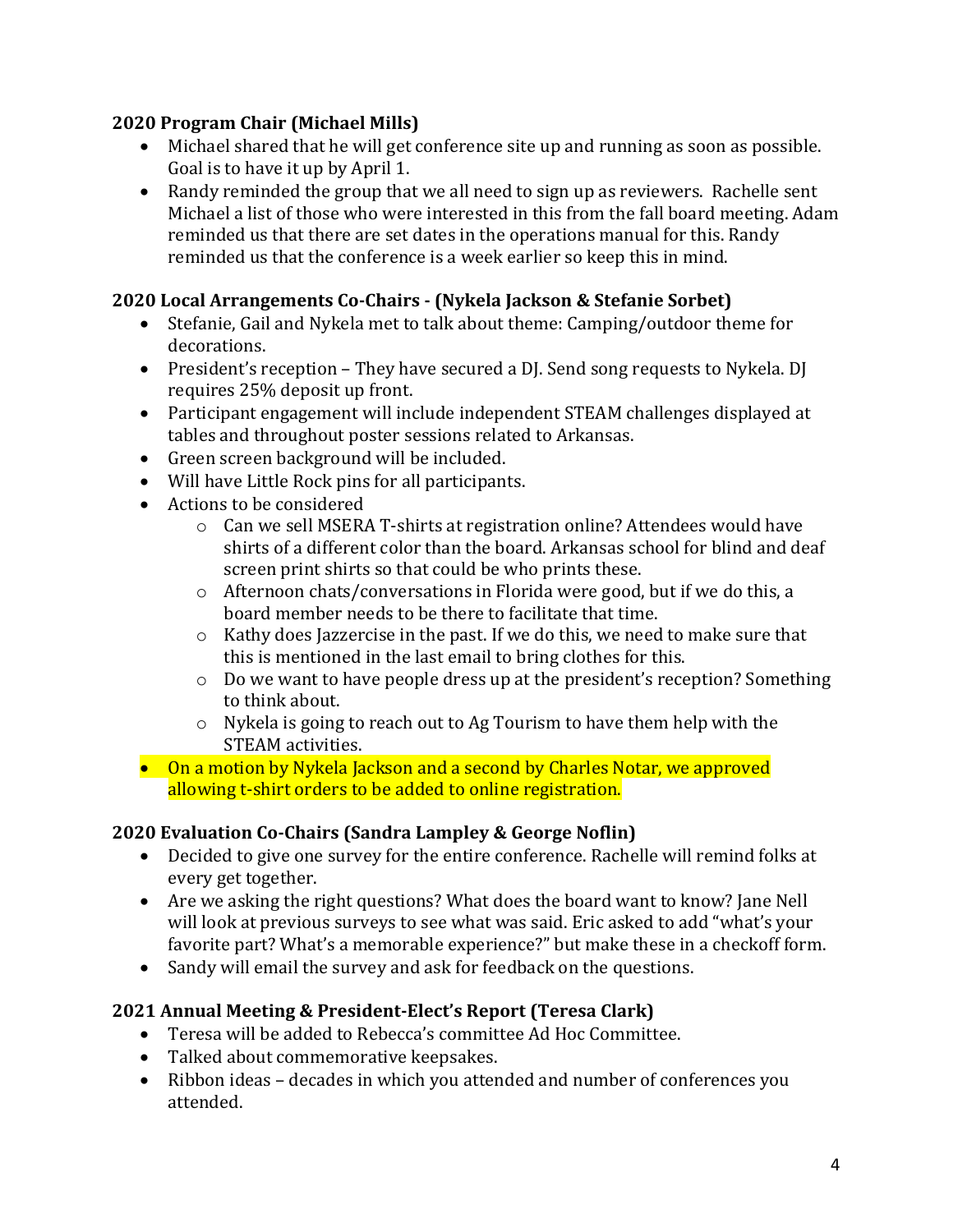- Wants to have recorded clips of MSERA members talking about what MSERA means to them to share at general session.
- There was a room with games for members to play. Camera could be in this room to record testimonials.
- Next year is 50<sup>th</sup> year anniversary of Disney (Walt Mathews and Walt Disney.). One man's dream…Walt's vision…
- In regard to 2022 in Louisville, she's talked to the Galt House about the activities and conference. Proposal was \$15000+. They're holding dates for us for that year for spring and fall.
- Charlie asked if we could ask Walt to reflect on what he thought this organization would be 50 years ago versus what it is now. It was also recommended to have a special session for Walt.

## **Future Site Committee Chair (Minadene Waldrop)**

- She reminded the board that we need to solicit bids for the 2024 location.
- Eric to investigate Chattanooga.
- We need a link on the website to solicit bids.

## **50th Anniversary Ad Hoc Committee Chair (Rebecca Robichaux-Davis)**

- Teresa and Rachelle have agreed to serve on the committee. Need someone close to New Orleans to be on the committee.
- Soliciting ideas for that Tuesday to celebrate. Please send these to Rebecca. Do we want to do particular decades?
- There's a time capsule buried in flower bed in front of education building that will be retrieved at the 50<sup>th</sup>. Minadene will check on this. Walt could open up the time capsule. We could have a slide show of pictures to show.

# **MSERA Standing Committee Reports**

### **Constitution & By-Laws Committee (Gail Hughes & Bobby Franklin - absent, Co-Chairs)**

- Gail shared that no changes were brought before committee.
- Will look into issue of what happens when someone is in office and moves outside of a member state.
- In regard to the Operations Manual, she got clarification on two changes that need to be made. Specifically, *Researcher* due dates are not the same online as in operations manual. Board agreed to make this change for consistency.

# **Development Committee (Franz Reneau -absent & Dustin Hebert, Co-Chairs)**

- Dustin joined Friday remotely.
- Webform for institutional memberships is a Google Form.
- Card payments require that Randy is involved. We need to provide particular wording on the invoice to direct people how to pay via card.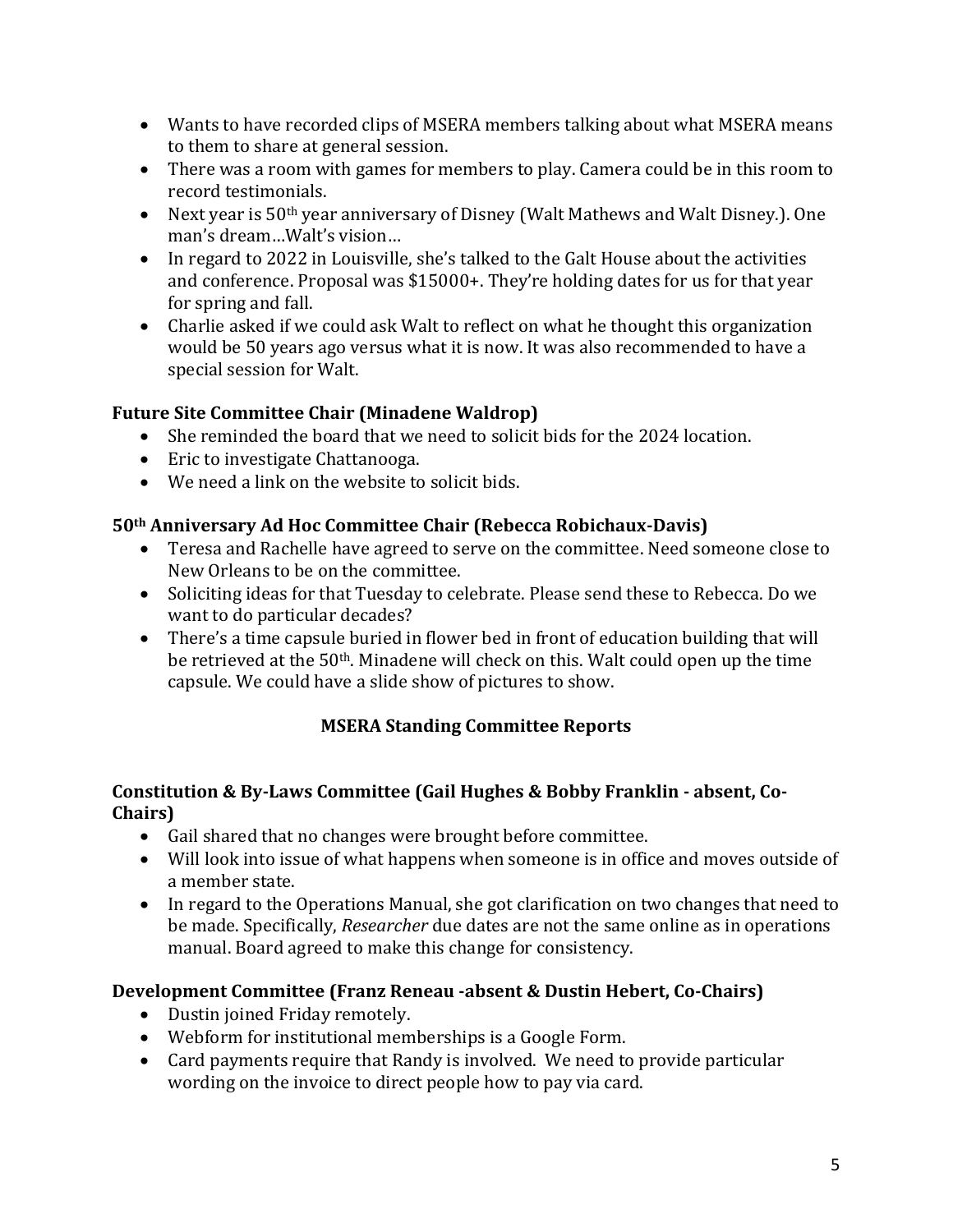- Rachelle suggested that if multiple folks from various departments in one university will attend MSERA, then ask all departments to contribute a little.
- Rachelle asked members to review the form and send her feedback. She will send this feedback to Dustin (deadline 03/20).
- State directors need to get this information out to appropriate people in their state.
- Rachelle tasked everyone with getting their institution on board and state directors with contacting deans in their state.
- Dustin suggested launching form as is (with minor text adjustments) by 03/23.
- Timeline for leadership team to secure institutional memberships is 05/01.
- Do the push now and highlight how universities are saving money right now on travel so can they use that money toward this and get members to go to the conference. Also, remind them that they will get a shout out in the program.

# **Membership Committee (Stefanie Sorbet, Chair)**

- Julie is on the committee. Stefanie asked folks to join the committee.
- Eric asked if we wanted every member listed online like a directory or put QR code on people's name tags to scan.
- Amanda suggested doing a video before the conference on how to use the QR codes send this out via email about 2 weeks before.
- Rachelle suggested Eric join the Membership Committee.

# **MSERA Mentors (Larry Daniel, Chair)**

- Last year, he created a list of mentors.
- The committee did 2 sessions at annual meeting that were very well attended (30+ people at each)
- For 2020, he requested to have mentor session and has asked some to do a panel about how to move from higher ed to leadership roles in higher ed.
- Wants to continue to grow slate of mentors.
- Teresa suggested a session on moving from staff/leadership to faculty position.
- Gail asked mentors to go to all the sessions.
- Kelly reminded the board try not to attend mentor sessions during graduate student sessions.

# **Nominations Committee (Mindy Crain-Dorough, Chair)**

• Please let Rachelle know if you want to be a reviewer for the awards. Email this to her.

# **Publications Committee (Jwa Kim, Chair -absent)**

- Absent but discussion was had about publication.
- Appointed Tina Allen as new editor of *Researcher.*
- Editor for *RITS* is more challenging because this is a big job. Two people applied, but they do not have institutional support. Rachelle asked for suggestions about what to do about this. Amanda described what they do with the LERA journal. It is an open access journal so we should consider this. She also suggests getting a publication process in order and have a journal pub ready as soon as conference is over. We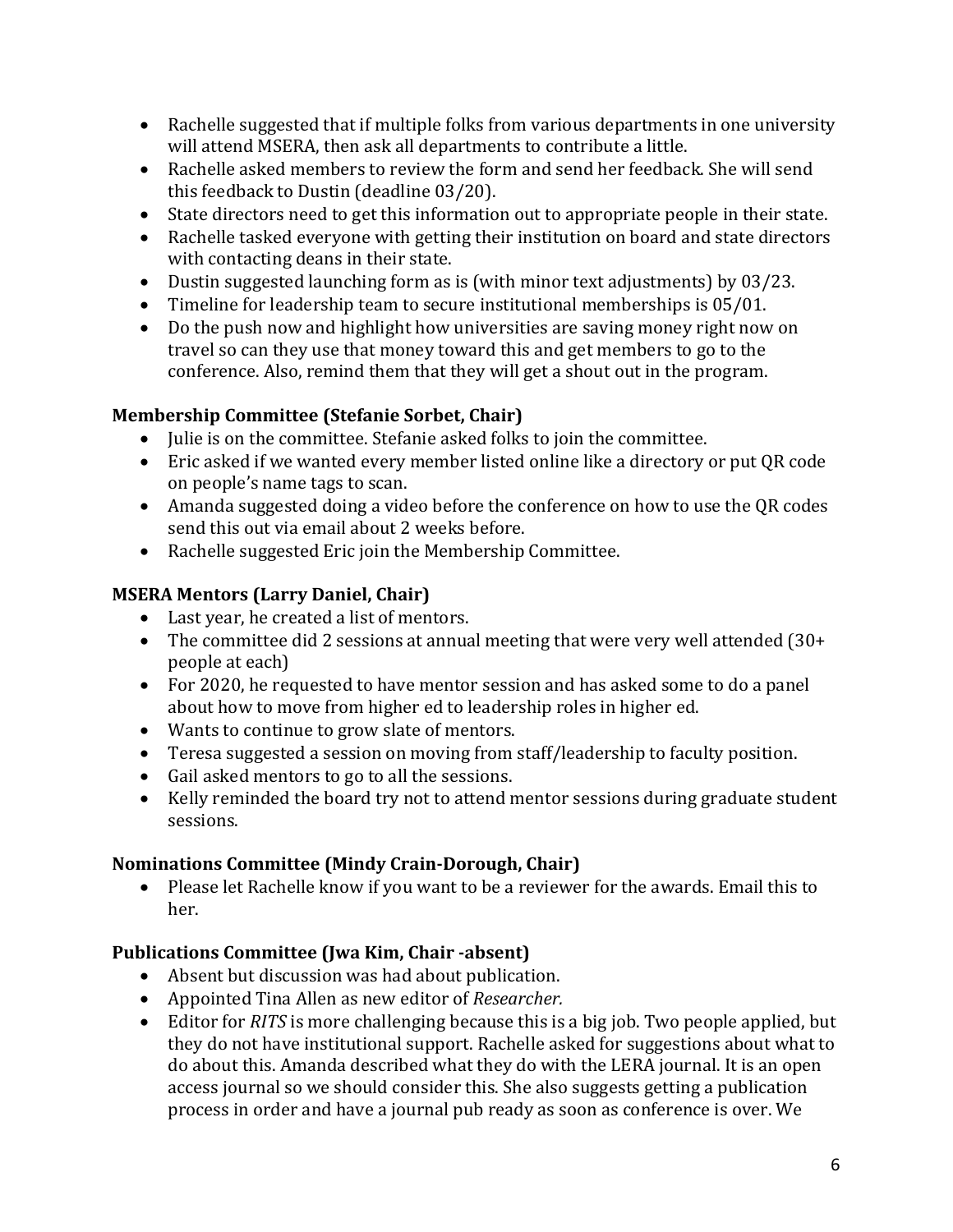need a cooperative of people to work together. Open access has increased LERA citation rate tremendously. Open access software is free if we house it on our website. If we go to open access, then institutional support dramatically goes down.

• On a motion by Charlie Notar and a second by Eric Oslund, they moved to discuss moving to open access journal for RITS by charging this to the publications committee. Also charged membership committee with thinking about benefits members will receive if this is moved online.

## **Technology Committee (Amanda Mayeaux, Chair)**

- She shared that she will be working with Michael to make things efficient for conference submissions.
- Will reach out to board for technology for the conference.

#### **University Student Advisory Committee & Student Representative (Suzanne Franco, Kelly Byrd, & Julie Workman, Co-Chairs)**

- There was discussion around what to do for those who signed up for this committee at the fall meeting. Graduate students cannot review proposals for other graduate students. There was some who discussed that graduate students shouldn't be reviewing at all. Graduate students can try to get more representation from the graduate students in their state.
- It should be stated that all reviewers are members of the organization. Is this in the Operations Manual?
- A link for university students needs to be on the website. Natasha brought up that she will charge committee chairs with looking at particular parts of the website. Send this feedback to Natasha and she will send to Amanda.
- It was decided that the University Student Advisory Committee should include previous year's student representative.
- Don't forget to bring door prizes for graduate students.

### **MSERA Awards Committees**

# **Distinguished Papers Committees (Teresa Clark, Chair)**

• She is working on submission language so it is up-to-date on the website.

### **Distinguished Service & Historical Contributions Awards Selection Committee (Rachelle Miller, Chair)**

• She talked about this first day so now she is going to talk about nominations. Rachelle will be reaching out to folks about nominations for open positions.

# **MSERA Publications Committees**

# *Researcher* **(Randy Parker, Chair)**

- He has draft of *Researcher* but nothing put out yet.
- Met with Tina to talk about what to put together for a call. Randy will send email reminder about this.
- Please send pictures of meeting from New Orleans to Randy or Tina for the *Researcher.*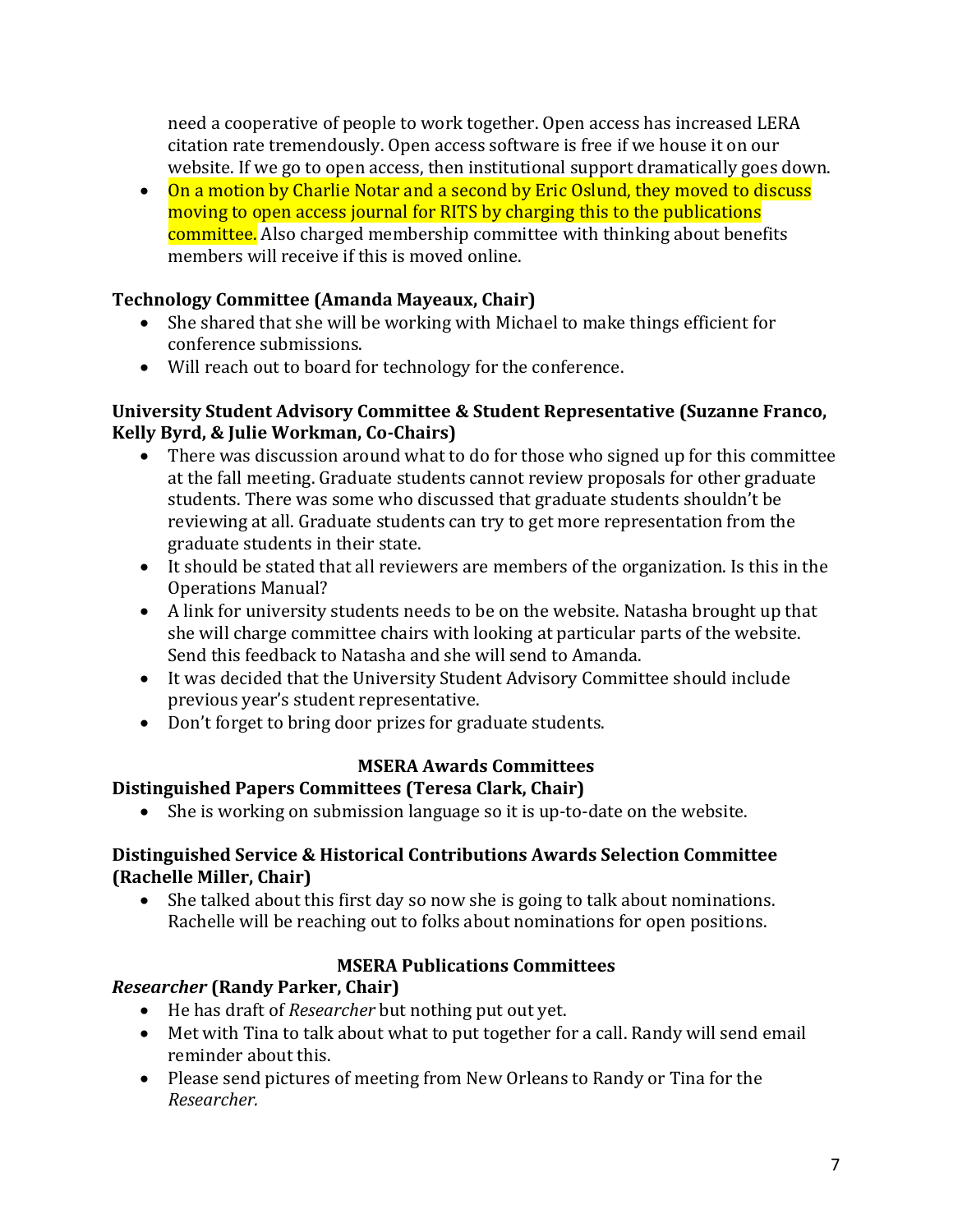- Conversation was had around the issue with call for proposals and cost. The past ones have included print, digital, or both. Randy and Tina will look at cost for these. Need to consider online options given current situations because some folks might not be checking physical mail. It was mentioned that we could post call on Facebook.
- State directors should send proposal to everyone in their state that make sense. State directors were tasked with creating that spreadsheet of folks in their state who need to be emailed. Deadline for this is April 10. Send this Randy.

## *Research in the Schools* **(vacant)**

• No report.

### **MSERA Website (Dustin Hebert, Chair)**

• Rachelle reported that Dustin updated quite a bit. Secretary will now be charged with reviewing the website. Encouraged everyone to look at the website and send updates to Natasha.

### **Other Leadership Updates**

#### **Historian's Report (Jane Nell Luster)**

- She gave Teresa access to Dropbox and added files to the Dropbox folder.
- Still has 3 boxes left to review. Will finish by fall board meeting.
- At fall meeting, wants board to consider succession plan for office of historian. Will make a proposal for co-historian to transition into this role.

#### **MSER Foundation Report (Ava Pugh - absent)**

- Randy said the board met during the annual meeting. Elected new Florida representative of Frances Godwell. Foundation will continue to support RITS awards. Not sure if Kathy Campbell will be one on foundation to handle RIP awards.
- Trust fund is  $\sim$  26k. Foundation is interested in supporting activities to recognize 50th celebration. Send ideas to Randy about what foundation can do for this celebration.

### **LERA Liaison (Kathy Campbell - absent)**

• Amanda and Adam shared. LERA set goals to double membership. They exceeded this goal this year. Went after graduate students. Had a social event that was successful. Modeled this organization after MSERA. Reached out to folks in periphery education fields (ex. Kinesiology departments, counseling departments, etc.).

### **SRERA Liaison (Randy Parker)**

- \$300 support for SRERA came from MSERA.
- Continues work on this board even though the AERA conference has been canceled.
- Relinquishing presidency in April but will serve two more years as past president and MSERA representative.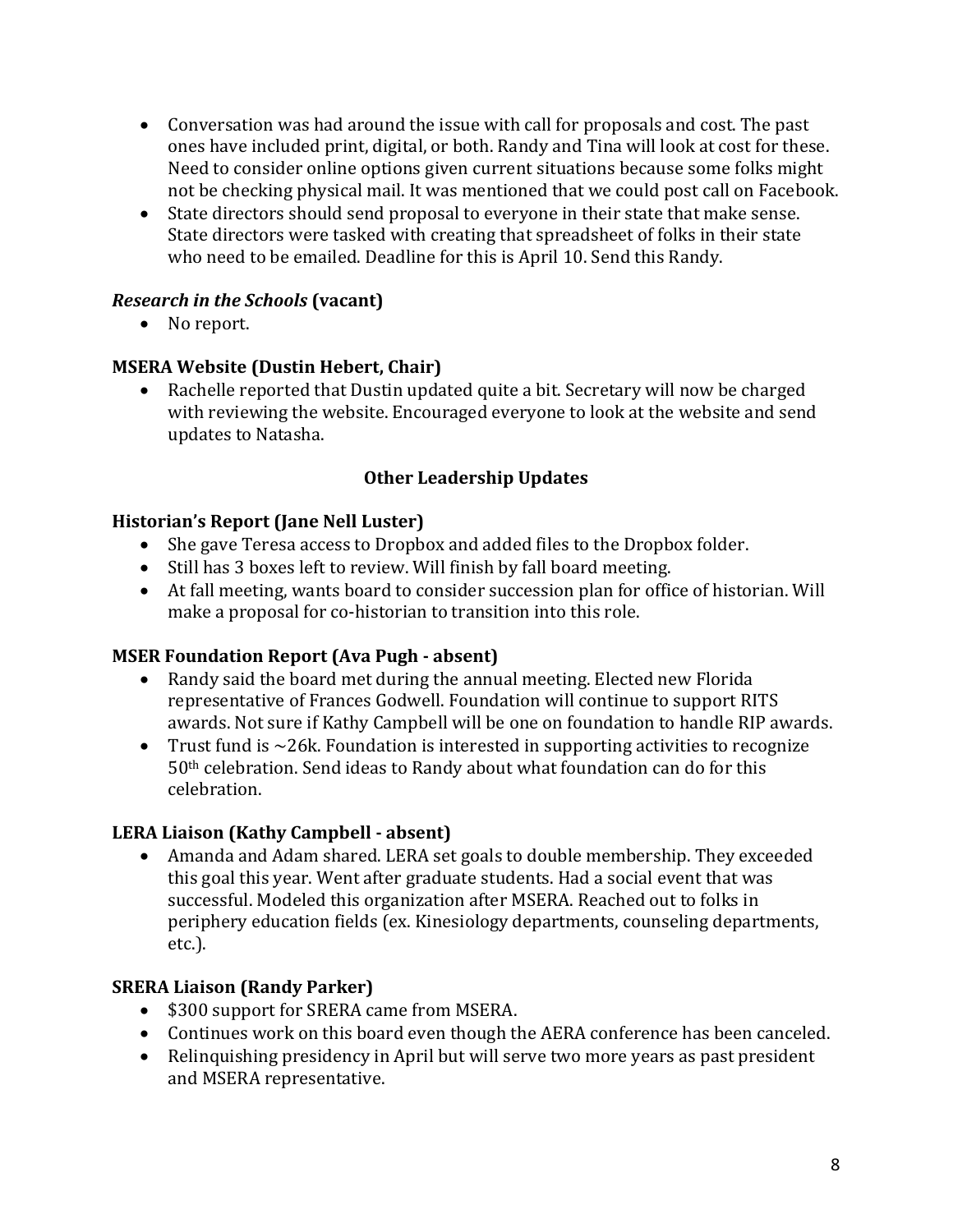## **Archives Report (David Morse - absent)**

- Rachelle shared report emailed from David. David wonders if this committee needs to continue, and if so, in what form? David also needs to know when items (proceedings, papers, etc.) stopped going online.
- Conversation around whether or not we want papers submitted to the conference at all. Michael suggested putting in the email that "submit your paper here if you wish" and "submit your PPT here if you wish." Michael will pilot that this year and we can see how it will go. Keep David's position until fall and make decision then.

## **MSERA Directors' Reports**

## **At-Large Directors (Tina Allen, Charles Notar, Sandy Lampley, & Minadene Waldrop)**

- Tina
	- o No report.
- Sandy
	- o Brought 2 faculty and 1 student to the conference.
- Charlie
	- o Talked about mentorship and development.
- Minadene
	- o Worked on advertising organization through her university.
	- o Will work on finding time capsule.

#### **State Directors (Kelly Byrd, Nykela Jackson, John Lee Pecore, Landon Clark, Adam Elder, Kasia Gallo, Eric Oslund)**

- **Alabama (Kelly)**
	- o Updating list of emails.
	- o Working on institutional memberships.
- **Arkansas (Nykela)**
	- o Same as Kelly.
	- o Take advantage of green screen at UCA to send with her emails to solicit people to attend conference.
- **Florida (John - absent)**
	- o No report.
- **Kentucky (Landon)**
	- o Updating spreadsheet for deans, faculty roles, etc.
	- o Looking at Teaching and Learning centers.
	- o Reaching out about the Louisville conference.
- **Louisiana (Adam)**
	- o Plugged MSERA at AERA. Same as previous about emails.
	- o Will focus on HBCUs and community colleges.
- **Mississippi (Kasia - absent)**
	- o No report.
- **Tennessee (Eric)**
	- o Compiling email lists.
	- o Wants more Tennessee Dept of Ed involvement.